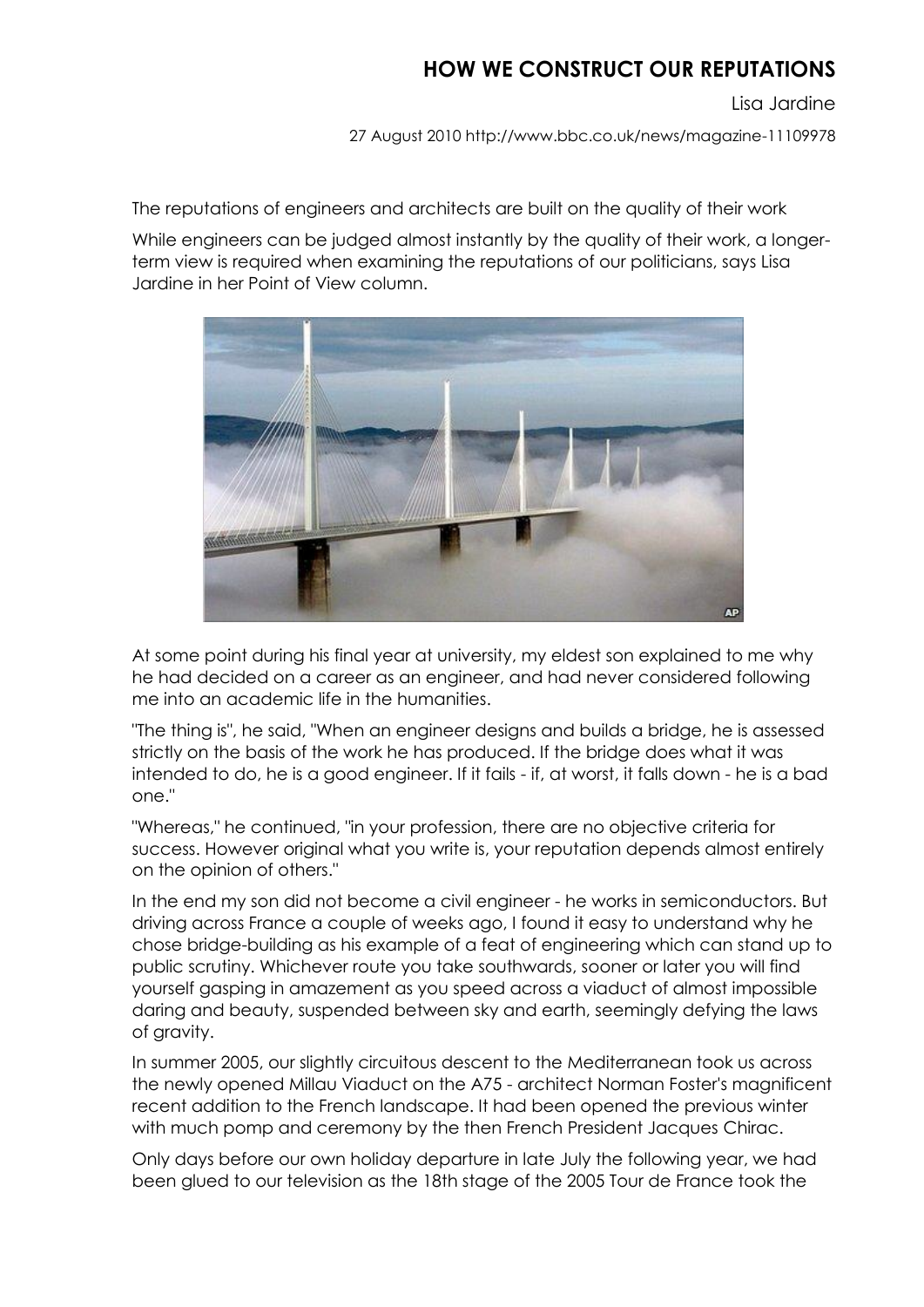Lisa Jardine

#### 27 August 2010 http://www.bbc.co.uk/news/magazine-11109978

riders under the new bridge, affording the world of cycling enthusiasts magnificent aerial views of the soaring, elegant, structure, gracefully curving across the Gorge du Tarn, courtesy of the accompanying helicopters.

That was the year American cyclist Lance Armstrong won the Tour for an unprecedented seventh time. Nevertheless, the Millau Viaduct stole some of his thunder as he made his way triumphantly towards Paris to claim the famous final yellow jersey.

I said that the Millau Bridge was the work of architect Lord Norman Foster. It is to him that we owe the purity of its minimalist good looks. The delicate cable-stayed structure appears almost transparent, and seems to slice like a sharpened knife-edge through the lush landscape crossing this impossibly wide section of the valley of the Tarn.

But in fact the name that heads the dossier of those responsible is not that of the architect, but of the prize-winning French engineer Michel Virlogeux. Dr Virlogeux is the engineer behind an impressive number of spectacular suspension bridges, including the Vasco da Gama bridge across the Targus river near Lisbon (completed in 1998), which is the longest suspension bridge in Europe.

The construction company responsible for financing and building the Millau Viaduct has a particularly distinguished history of involvement with iconic structures on a very grand scale. The Eiffage group was the company responsible for the Eiffel Tower in Paris, designed by the firm's founder, Gustave Eiffel, as the gateway to the Universal Exposition of 1889.

#### *'Wobbly'*

Until the construction of the Chrysler Building in New York in 1930, the Eiffel Tower was the tallest man-made structure in the world. Fittingly, perhaps, the tallest pylon of the Millau Bridge stands 343 metres tall - 22 metres taller than the Eiffel Tower itself.

Bridge-building on a heroic scale goes deep into French history and culture. It was Napoleon Bonaparte who in 1804 established the Conseil Général des Ponts et Chaussées - the General Council for Bridges and Roads - by imperial decree, to oversee a massive road and bridge-building programme providing proper communications (and military marching routes) from one end of France to the other.

Michel Virlogeux (the man behind the Millau Viaduct) was trained and later taught in the highly esteemed Ecole Nationale for bridges and roads - the world's oldest civil engineering school, founded in 1747. In keeping with this very French tradition of treating engineers with special esteem, Gustave Eiffel had the names of 72 great French scientists and engineers inscribed on the frieze below the first balcony of his Eiffel Tower.

**[***"Is it really the case that those of us who have to depend on less concrete evidence of our abilities to establish our standing in the world are more vulnerable to having our achievements diminished simply on the whim of others?"***]**

We in Britain are rather more suspicious of ambitious public projects of this kind. Norman Foster's name is associated with a bridge of comparable grace and elegance to the Millau Viaduct, the Millennium Bridge in London. It, however,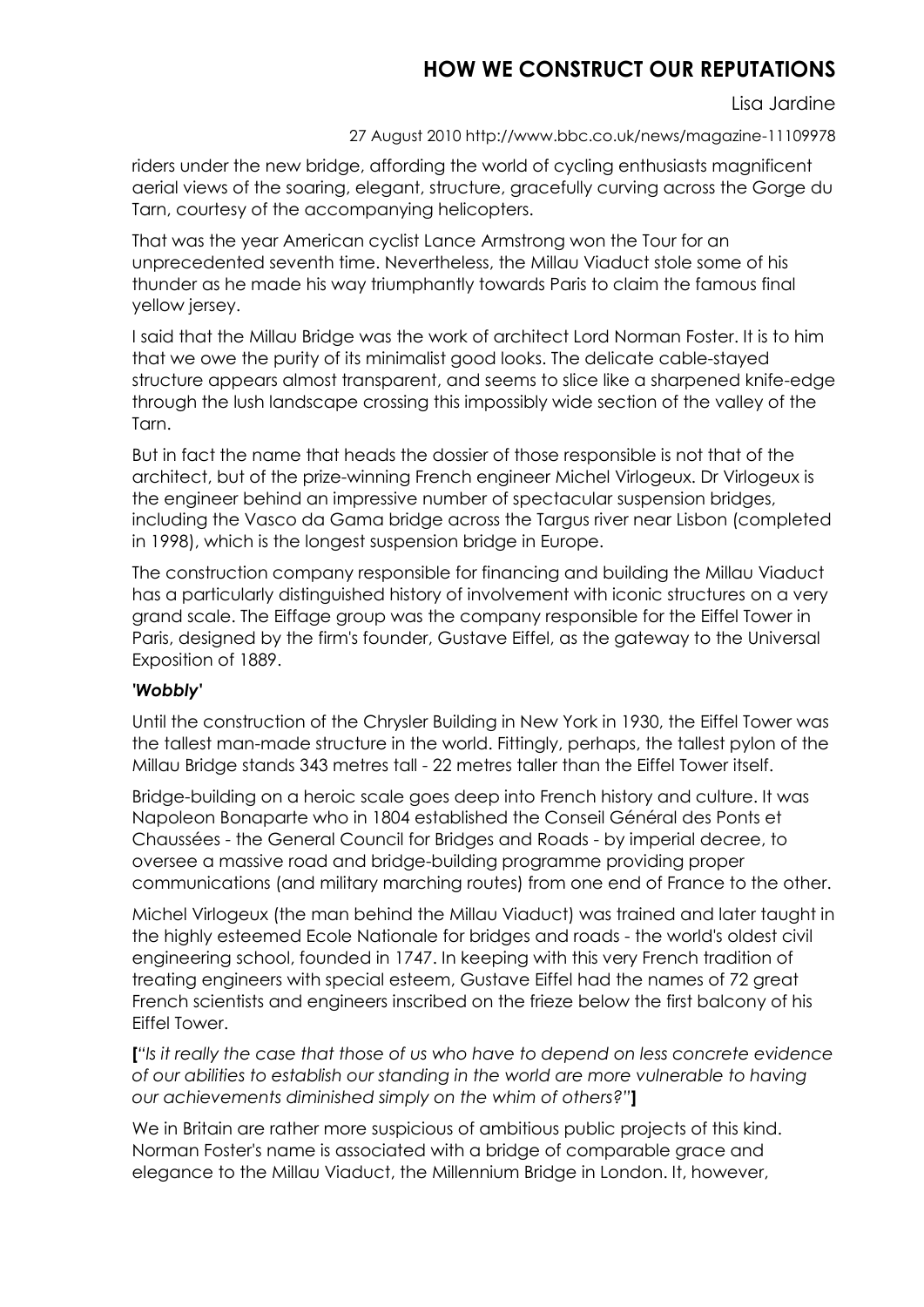Lisa Jardine

27 August 2010 http://www.bbc.co.uk/news/magazine-11109978

threatened to become dubbed one of those "failures" my son believed could ruin an engineer's reputation for good.

Originally designated the "blade of light" bridge by its design team (which also included the distinguished sculptor Sir Anthony Caro), this lean, improbably low-slung, silvery cable-suspension bridge across the Thames from St Paul's Cathedral to Tate Modern, quickly became known - and is still known to Londoners today - as the "wobbly bridge". On its opening day, as a parade of local schoolchildren marched across it, accompanied by unexpectedly large numbers of onlookers, the bridge began to heave and sway. I know, because I was there. If, like me, you were prone to sea-sickness, you were driven to cling to one of the handrails of the bridge, and edge your way gingerly to safety. The bridge was closed as unsafe after only two days.

During the period of closure, the reputations of those associated with it certainly suffered. The Millennium Bridge was dubbed "Britain's most infamous architectural experiment" and the team responsible for its innovative design was accused of not having anticipated obvious potential risks.

Fortunately, the engineering problem was eventually solved by adding almost 100 discretely placed energy dissipating horizontal dampers and inertial vertical shockabsorbers, and the Millennium Bridge reopened in February 2002. Since then it has become a much-loved London landmark and has enhanced the reputation of its engineers, Ove Arup and Partners.

Apparently, then, reputations are not only made and lost for engineers by the structures they create, they can even be saved by some ingenious and innovative solutions to problems - like wobble - that arise. So is it really the case that those of us who have to depend on less concrete evidence of our abilities to establish our standing in the world are more vulnerable to having our achievements diminished simply on the whim of others?

Shakespeare would certainly have it so. In Othello, Cassio, the Moor's lieutenant, led astray by the malevolent Iago, and caught drunk on duty by his master Othello, bewails the fact that his rash behaviour has permanently deprived him of his position of esteem in the eyes of the world:

British politicians are careful to be seen to be holidaying frugally

"Reputation, reputation, reputation! O, I have lost my reputation! I have lost the immortal part of myself, and what remains is bestial."

Try as he may, Cassio cannot regain his master's trust, and all his subsequent actions are interpreted by Othello as further evidence of his unreliability. Eventually, of course, Othello is even persuaded by Iago that Cassio has seduced his blameless wife Desdemona.

But if my son thinks those who make a career in the humanities are liable to have their reputation tarnished on the whim of an academic committee or a Sunday supplement book reviewer, he might consider the even worse lot of politicians. For them, reputations are won and lost at a yet faster rate.